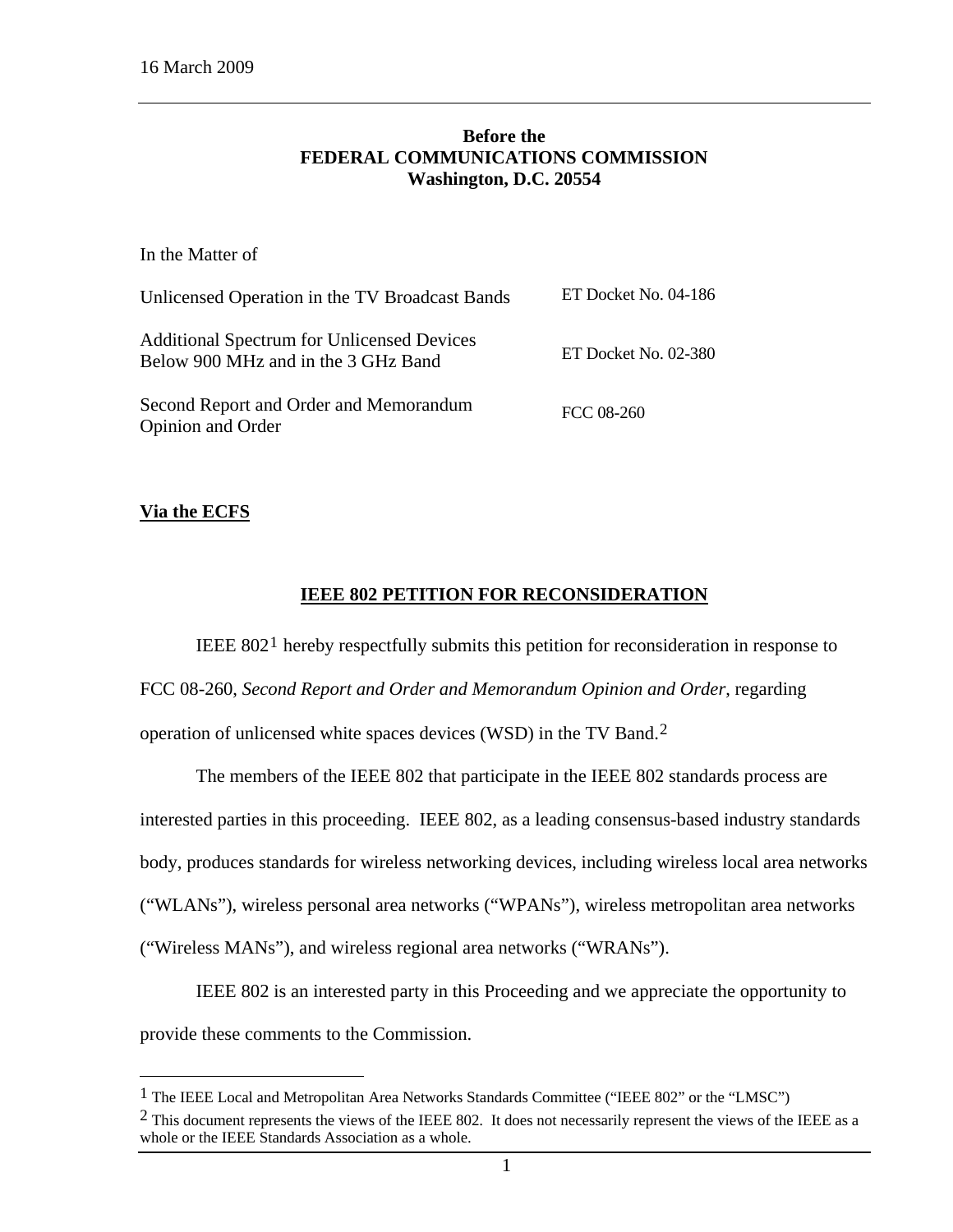$\overline{a}$ 

# **INTRODUCTION**

- 1. On November 4, 2008, the Commission adopted a *Second Report and Order and Memorandum Opinion and Order* to "…adopt rules to allow unlicensed radio transmitters to operate in the broadcast television spectrum at locations where that spectrum is not being used by licensed services (this unused TV spectrum is often termed "white spaces")."[3](#page-1-0)
- 2. Within IEEE 802 are a number of Working Groups ("WG"), including 802.11, 802.15, 802.16 and 802.22, which are, or are planning to, create standards for operation in the TV Bands under the rules created by the subject Report and Order ("R&O").
- 3. In our previous comments<sup>[4](#page-1-1)</sup>, we noted that IEEE 802.22 is presently in the process of creating a standard for fixed operation in the TV Band. In that submission, we outlined some of the operational characteristics under consideration for devices operating under the preliminary draft of the 802.22 standard.
- 4. In addition, other IEEE 802 WGs are also in the process of considering how to address operation in the TV Band under the rules proposed in the R&O.
- 5. In our review of the R&O we found several issues with the rules proposed and are recommending the changes outlined below.

# **FIXED MASTER DEVICES SHOULD BE ALLOWED TO HAVE MULTIPLE FIXED CLIENT DEVICES**

6. In Appendix B of the R&O, Section 15.711(f) states that: "A fixed device may not operate as a client to another fixed device." This rule would prohibit fixed devices from using a "master/slave" protocol as proposed for 802.22 systems. The IEEE 802.22 architecture is designed around a protocol where a client/slave fixed device is required to operate under the control of and communicate with a master fixed device (a base station in IEEE 802.22 nomenclature). As mentioned in our previous filing, IEEE 802.22 established a class of fixed client/slave devices known as Customer Premise Equipment ("CPEs") with a power output of up to 4 W EIRP which can determine their geolocation parameters and send them to the master/base station as a condition for association. The master/base station is responsible for querying the database on behalf a CPE requesting association to get a list of available channels which may be used by the CPE at its location. In order to associate with

<span id="page-1-1"></span><span id="page-1-0"></span><sup>3</sup> FCC 08-260, Second Report and Order and Memorandum Opinion and Order, Para 2.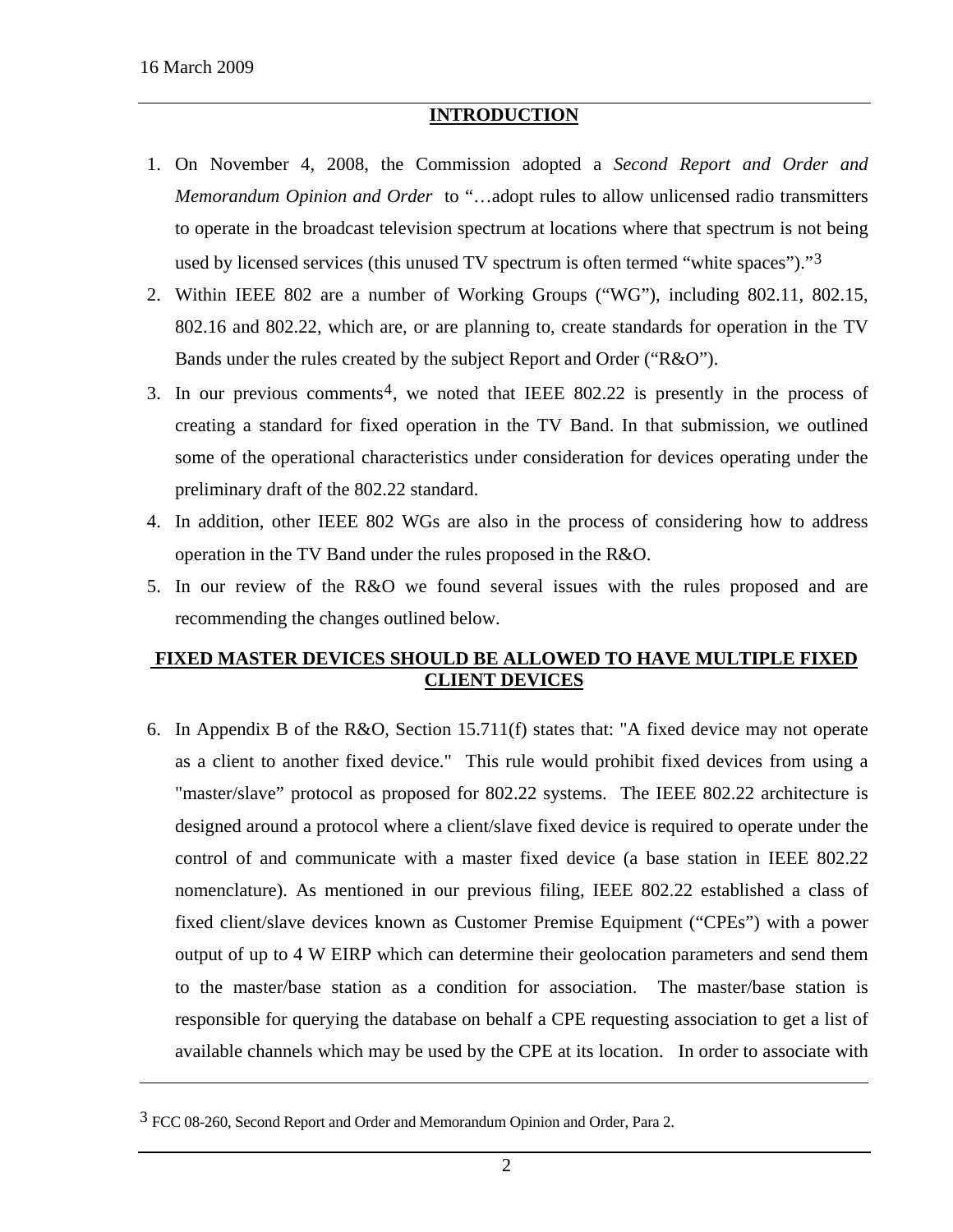a master/base station and begin normal operation, a CPE must receive a list of available channels and permission to operate from the master/base station.

- 7. Our recommendation is that the rules be changed to allow the master/slave relationship as described above, permitting fixed master devices operating at 4 W EIRP to have multiple fixed client devices operating at 4 W EIRP.
- 8. We further recommend that fixed client devices, whose operation is controlled by the master, be relieved of the requirement to directly query the database.

# **WHERE RELIABLE DATABASE ACCESS EXISTS, SENSING TO DETECT BROADCAST TV SIGNALS SHOULD BE OPTIONAL**

- 9. In Section 15.711(a)(1) and 15.711(a)(2), the Commission mandated the use of a geolocation and database access mechanism as well as sensing for both fixed and personal/portable operation.
- 10. If the database is used, sensing to detect broadcast TV signals should be optional and, in such cases, there is no longer a need for a 10 meter minimum receive antenna height requirement and the fixed CPE antenna heights indicated in the proposed new Table below would be feasible for both transmit and receive antennas as long as the receive antenna is at the same height or above the transmit antenna for proper wireless microphone sensing[.5](#page-2-0) This change would significantly reduce the cost and complexity of CPE equipments and installation, benefiting consumers and making rural broadband access more affordable and ubiquitous.

# **FIXED BASE STATION HEIGHT SHOULD BE BASED ON HAAT RATHER THAN AGL AND NOT LIMITED TO 30 METERS AGL**

11. In paragraph 181 of the R&O the Commission limited the antenna height for fixed unlicensed TVBDs to 30 meters above ground level (AGL) and used that limit for its calculation of the separation distance to the TV protected contour. In the case of a fixed base station located on a mountain, using 30 meters AGL would considerably underestimate the required separation distance and compromise the protection of the TV service in some situations and would unnecessarily limit fixed base station coverage area in other situations,

 $\overline{a}$ 

<sup>4 18-06-0073-</sup>r1-0000\_FCC\_Cmt\_TV\_band\_FNPRM.doc

<span id="page-2-0"></span><sup>&</sup>lt;sup>5</sup> The 10m antenna height was driven by TV sensing and is not required for wireless microphone sensing since in the case of wireless microphones the RF path is reciprocal.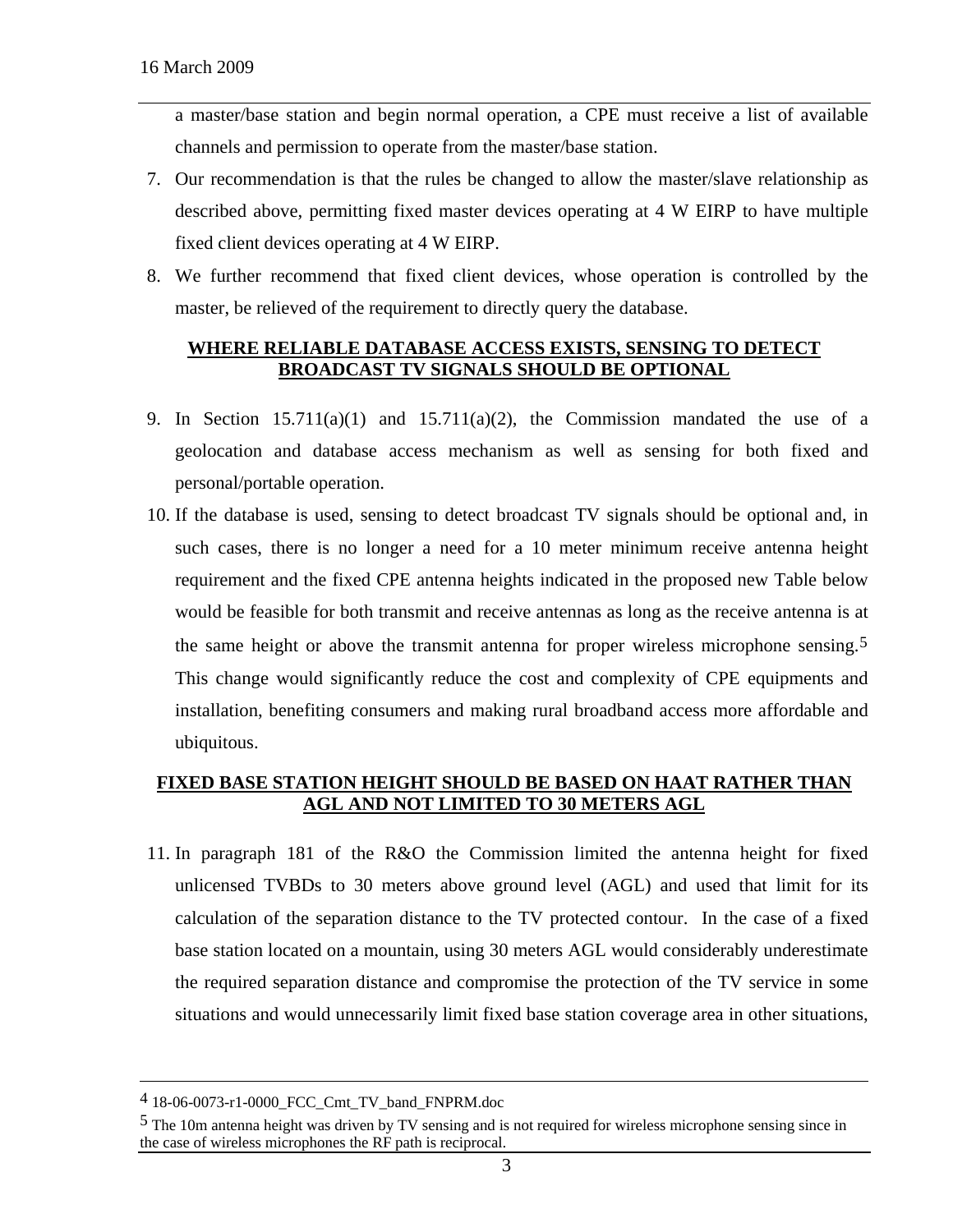$\overline{a}$ 

requiring the deployment of more base stations than necessary, thereby increasing cost to consumers.

- 12. We recommend that the antenna height for such fixed base stations should be expressed in terms of HAAT (Height Above Average Terrain) rather than height above ground level (AGL) to allow the determination of the appropriate separation distances necessary to protect the incumbents while allowing to achieve extended coverage.
- 13. We recommend that HAAT be used to determine the required separation distance from TV protected contours as described in the Table below.[6](#page-3-0) The method for calculating HAAT should be the same as was employed in Part 90 to protect the TV service from PLMRS. In addition, we recommend no limits on the antenna height above ground for fixed base stations.[7](#page-3-1) We further recommend that no changes in the assumption of antenna heights of 10m AGL for fixed user terminals (CPEs) be made for the purpose of calculating the separation distance to the TV protected contour.

| Antenna height of<br><b>Unlicensed Device</b><br>(AGL* for personal/portable and<br>fixed CPE, HAAT for fixed base<br>station) | Required Separation (km)<br>From Digital or Analog TV (Full Service or Low<br>Power) Protected Contour |                         |
|--------------------------------------------------------------------------------------------------------------------------------|--------------------------------------------------------------------------------------------------------|-------------------------|
|                                                                                                                                | Co-channel                                                                                             | <b>Adjacent Channel</b> |
| Less than 3 meters*                                                                                                            | 6 km                                                                                                   | $0.1 \text{ km}$        |
| 3 - Less than 10 meters*                                                                                                       | 6.9 km                                                                                                 | 0.256 km                |
| 10 - Less than 30 meters                                                                                                       | 10.8 km                                                                                                | 0.285 km                |
| 30 - Less than 50 meters                                                                                                       | 13.6 km                                                                                                | 0.309 km                |
| 50 - Less than 75 meters                                                                                                       | 16.1 km                                                                                                | 0.330 km                |
| 75 – Less than 150 meters                                                                                                      | 22.6 km                                                                                                | 0.372 km                |
| 150 - Less than 300 meters                                                                                                     | 32 km                                                                                                  | $0.405$ km              |
| 300 - Less than 600 meters                                                                                                     | 45.7 km                                                                                                | 0.419 km                |
| 600 meters or higher                                                                                                           | 68 km                                                                                                  | $0.426$ km              |

# **PSD LIMITS AND MINIMUM OCCUPIED BANDWIDTH SHOULD BE SPECIFIED**

14. In the January 2007 comments to the TV Band NPRM, 802.18 recommended that the minimum channel bandwidth to be used in the TV white space should be 6 MHz. In the

<span id="page-3-0"></span><sup>&</sup>lt;sup>6</sup> An explanation of the assumptions, propagation models, and calculations used to derive the table is found in Annex A.

<span id="page-3-1"></span> $7$  Note that for Part 74 device protection, higher antenna heights for fixed base station TVBDs will improve both coverage and sensing in a similar way since the RF parts are reciprocal.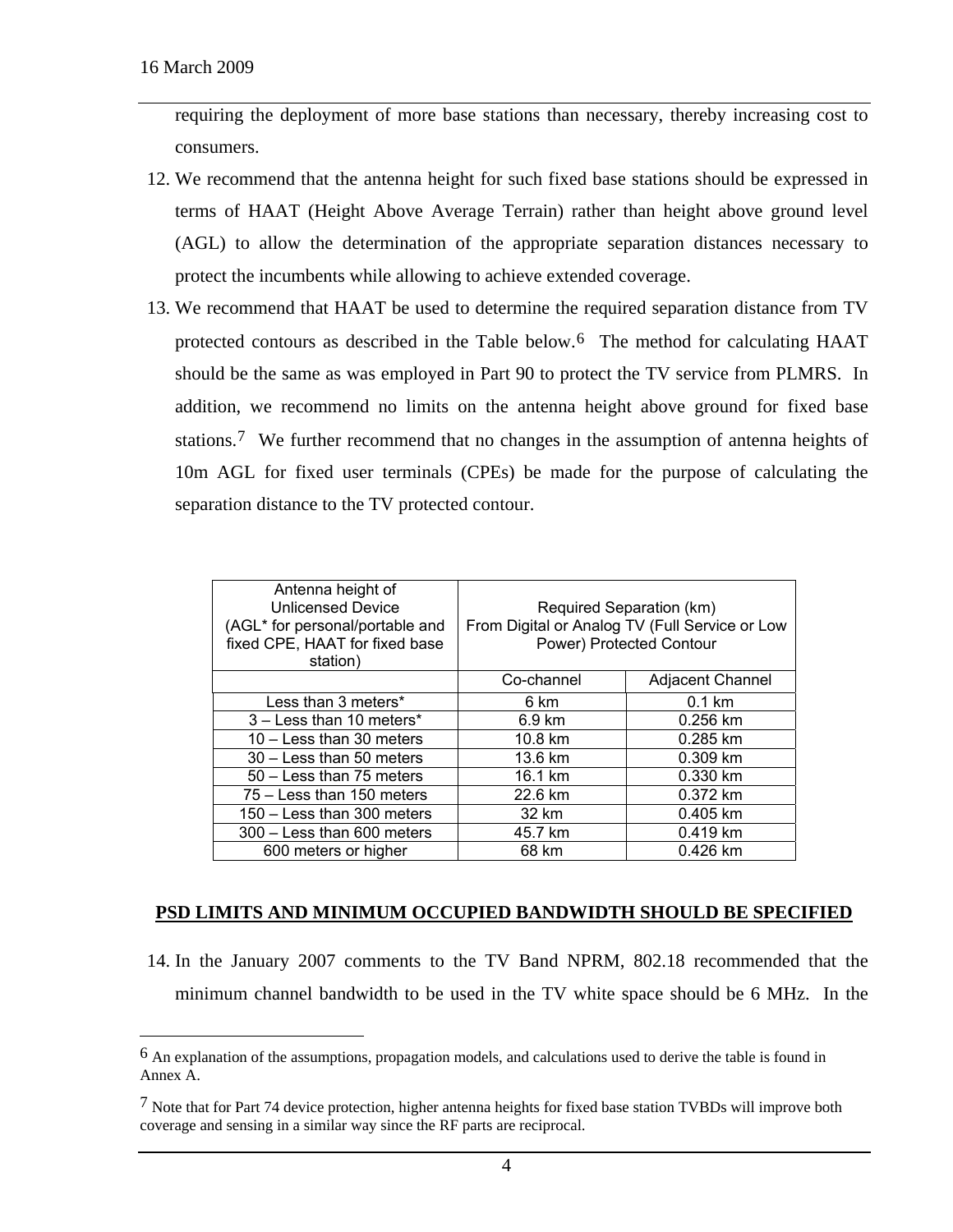second R&O, the Commission conducted all its tests based on a wideband noise-like signal. However, in specifying the maximum power, the Commission did not specify a minimum bandwidth.

- 15. IEEE 802 believes there is a need to allow narrower bandwidths than proposed earlier while maintaining the same protection for incumbents. We therefore believe that the Commission should specify a minimum bandwidth and a maximum spectrum power density.
- 16. Specifically, we propose that, in addition to a maximum of 1 W conducted power in 6 MHz, we recommend that the maximum PSD limit be set as defined in Part 15.247(e), where the maximum PSD is specified as +8 dBm (conducted) in a 3 kHz bandwidth.
- 17. We also propose that a minimum occupied bandwidth of 500 kHz be required in order to differentiate between a Part 74 wireless microphone and a TVBD.

# **THE UNDESIRABLE EMISSION LIMITS SHOULD BE DEFINED RELATIVE TO THE MAXIMUM ALLOWABLE POWER IN A 6 MHZ BANDWIDTH**

- 18. The undesirable emission limits should, in our view, be defined relative to the maximum allowable power in 6 MHz, as stated in  $15.709(a)(4)$ , rather than relative to the PSD in the reference bandwidth, i.e., 100 kHz, as stated in  $15.709(c)(2)$ . This clarification would appropriately limit the out-of-band emission levels when the transmitted signal is concentrated in a narrower bandwidth
- 19. The undesirable emissions limit is defined as -55 dB level relative to the maximum PSD in 100 kHz in the current rules. Without the above clarification, a transmitted signal narrower than the channel bandwidth (6 MHz) would be allowed to increase its PSD in the adjacent TV channel by the same amount as its in-band PSD increases.
- 20. In addition, we recommend that the undesirable emissions be measured in a 100 kHz bandwidth relative to the transmitted signal power measured in a 6 MHz bandwidth. The level of power allowed in the adjacent channel should therefore be defined as -55 dB -  $10*log(6 MHz/0.1 MHz) = -72.8 dBc.$

# **WE RECOMMEND CHANGING THE SENSING THRESHOLD FOR WIRELESS MICROPHONES TO -107 DBM**

21. IEEE 802 believes that the proposed -114 dBm sensing threshold is too low and results in the sensing device very often wrongly detecting the presence of wireless microphones.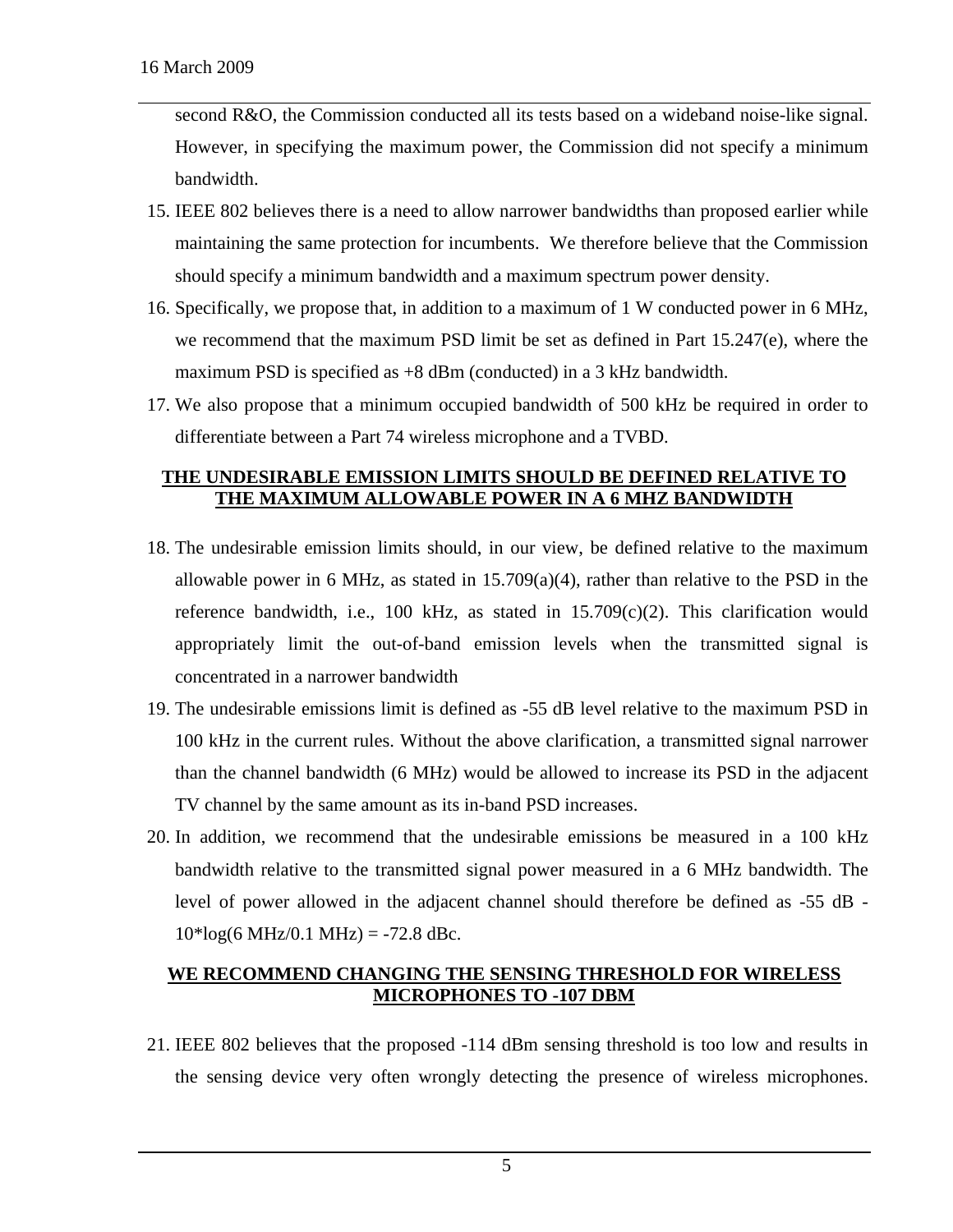IEEE 802 originally proposed a threshold level of –107 dBm. We still believe that this threshold would adequately protect the incumbents.

- 22. This higher threshold would help to reduce the problem of false detection of non-existent wireless microphones due to the presence of spurious and noise in the channel, as well as the possibility of a denial of service attack resulting from the presence of very simple RF oscillators in the channel.
- 23. It is difficult, if not impossible, for a sensing approach to differentiate between a legal Part 74 device and any other narrowband signals sources such as spurious signals as allowed by Part 15.209(a) since the specified sensing threshold proposed by the FCC is 33.5 dB below the permitted level from such a source at a 10 m distance.

# **THE DATABASE SYSTEM PLAN AND OPERATION SHOULD BE AUGUMENTED TO ALLOW ONLINE, NEAR REAL TIME OPERATION**

- 24. The database system plan and operation (R&O paragraphs 204-207) is specified for day-today contact and operation, but many Internet transaction systems operate continuously, with redundant elements and very high reliability. One consequence of the day-to-day contact rule is that constant sensing by all devices is imperative to protect others during the interval between updates from the TV bands database. Constant sensing costs energy.
- 25. Our recommendation is to have each master mode device provide an Internet contact address, and the TV bands database push changes in channel availability to affected master devices. We believe that the 48 hour grace period for continued operation in the event that a device loses contact with the database, as stated in  $15.711(b)(3)(iii)$ , can lead to an extended duration of uncontrollable interference. We believe that this grace period defeats the proposed ability to resolve interference issues by having a database administrator issue a "no channels available" message. In our recommendation, the requirement for daily contact with the TV bands database is replaced by the requirement for master mode devices to verify their Internet connectivity hourly or cease operation. There are a broad range of standards-based paging and messaging technologies available that the TV bands database could use to push messages that reflect changes in channel availability to master mode devices for near real time updates.

# **CONCLUSION**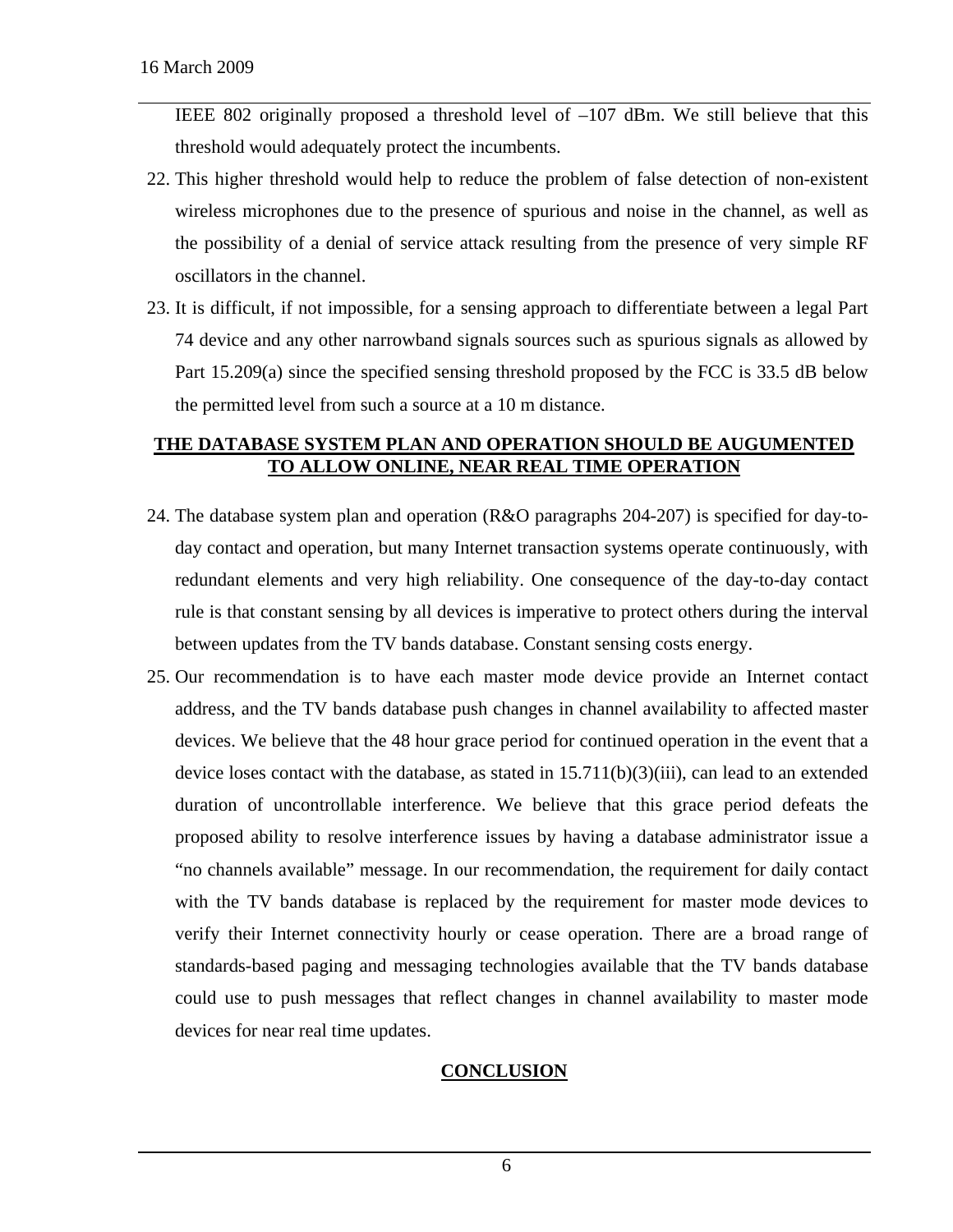- 26. We appreciate the considerable work the Commission has accomplished in devising the newly published rules for Part 15 Subpart H. Given the range of concerns expressed in comments to the TV Band NPRM, the Commission's actions have been fair and balanced.
- 27. In our review of the Part 15 Subpart H rules, we have identified some modest changes and clarifications to the rules proposed which we believe should be incorporated in the final rulemaking.

Respectfully submitted,

/s/

Michael Lynch Chair, IEEE 802.18 Radio Regulatory Technical Advisory Group IEEE SA Technical Liaison to ITU-R 108 Brentwood Court Allen, TX 75013 972.814.4901 freqmgr@ieee.org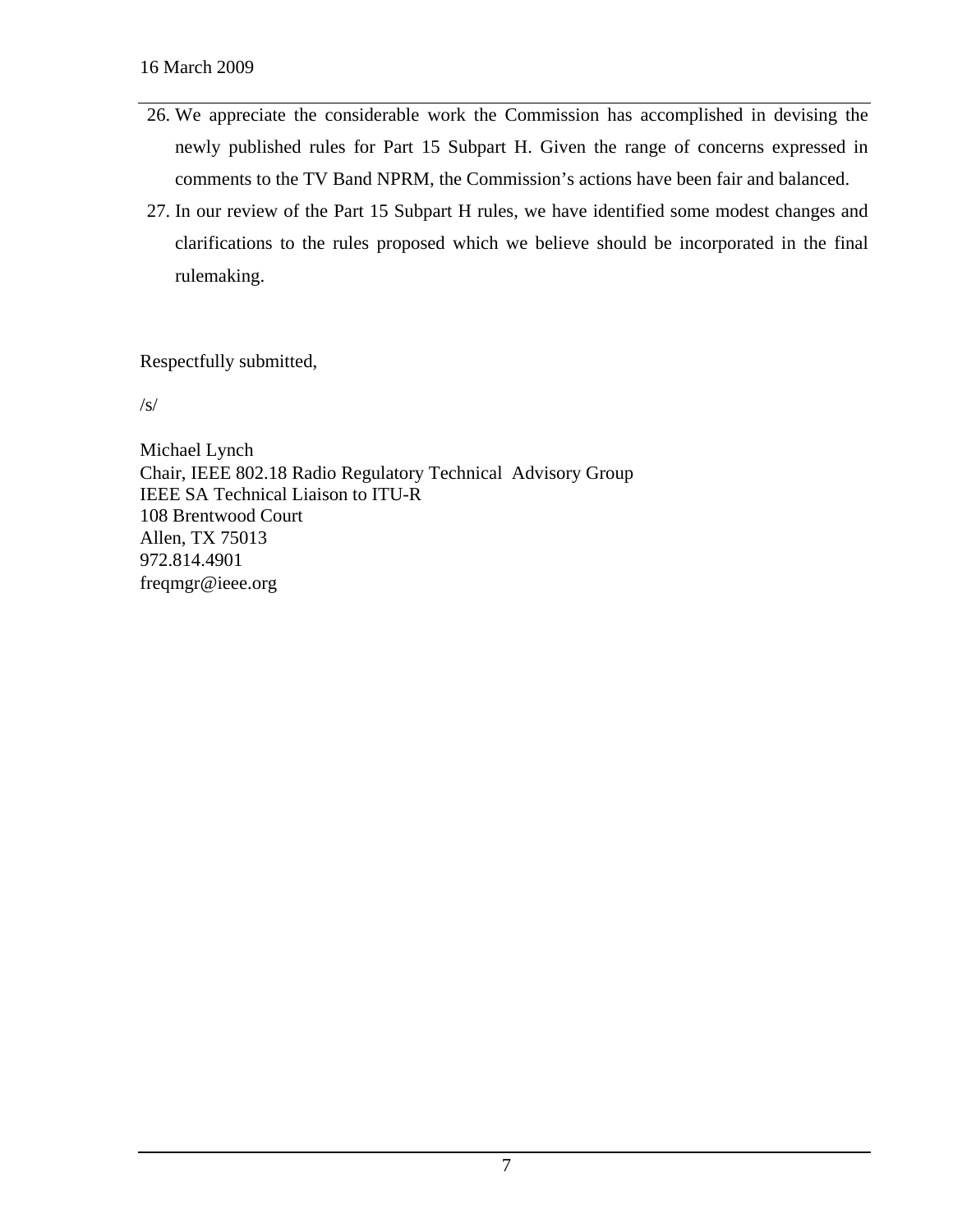# **Annex A**

#### **Propagation model applied to the calculation of separation distances to TV protected contour**

We note in paragraph 181 that the FCC curves from Section 73.699 of the Rules are used for a transmit antenna height of 30 m and the Okumura propagation model is applied for lower antenna heights. It was found in our discussions that the Okumura propagation model is not well suited for non-urban areas and for antenna heights below 30 m.

The ITU-R P.1546 propagation model which contains the original FCC propagation curves (Section 73.699 of the Rules) and which has been updated successively to, among other things, extend the model for lower antenna heights has been used to obtain the new separation distances shown in the new proposed Table below.

#### **Calculation of separation distances to the protected TV contours**

Analysis of the separation distances shown in Table 3 allowed the IEEE 802 to conclude that the predictions were made based on the following assumptions:

- Interference probability: F(50,10)
- TVBD EIRP: 4 Watts
- DTV field strength to be protected: 41 dBμV/m at mid-band UHF (Ch. 38, 617 MHz)
- Co-channel D/U: 15 dB, adjacent channel D/U: -33 dB
- DTV receiving antenna discrimination: 0 dB

It is recognized that the co-channel interference from fixed TVBDs will specifically affect DTV reception at the edge of the coverage areas and that the two following aspects need to be considered in the calculation of the required separation distances to the TV protected contours:

- OET Bulletin 69 recommends an increase of the co-channel D/U for low DTV SNR conditions at edge of coverage from 15 dB to 23 dB. This results in a reduction of the DTV receiver desensitization from 3 dB to 0.7 dB.
- It is understood that the DTV receiving antenna will be pointing inward towards the DTV transmit station while the interfering TVBD will be, by definition, outside the protected contour in the opposite direction, thus allowing the consideration of a DTV receiving antenna discrimination corresponding to the front-to-back ratio indicated in the OET Bulletin 69, that is 14 dB.

This would result in a tightening of the interference requirement of 8 dB from the co-channel D/U at the same time as a relaxation of 14 dB from the DTV receiving antenna, with a net 6 dB relaxation in the separation distance calculations.

It is proposed to replace the existing Table 3 in paragraph 181 and in section  $15.712(a)(2)$  with the new Table 3 below based on the following assumptions:

- Interference probability: F(50,10)
- TVBD EIRP: 4 Watts
- DTV field strength to be protected: 41 dBuV/m and mid-band UHF (Ch. 38, 617 MHz)
- Co-channel  $D/U = 23$  dB, adjacent channel  $D/U = -33$  dB
- DTV receiving antenna discrimination toward TVBD's= 14 dB
- Propagation model: ITU-R P.1546-2 extrapolated up to free-space for distances less than about 1 km to be representative of rural environment.